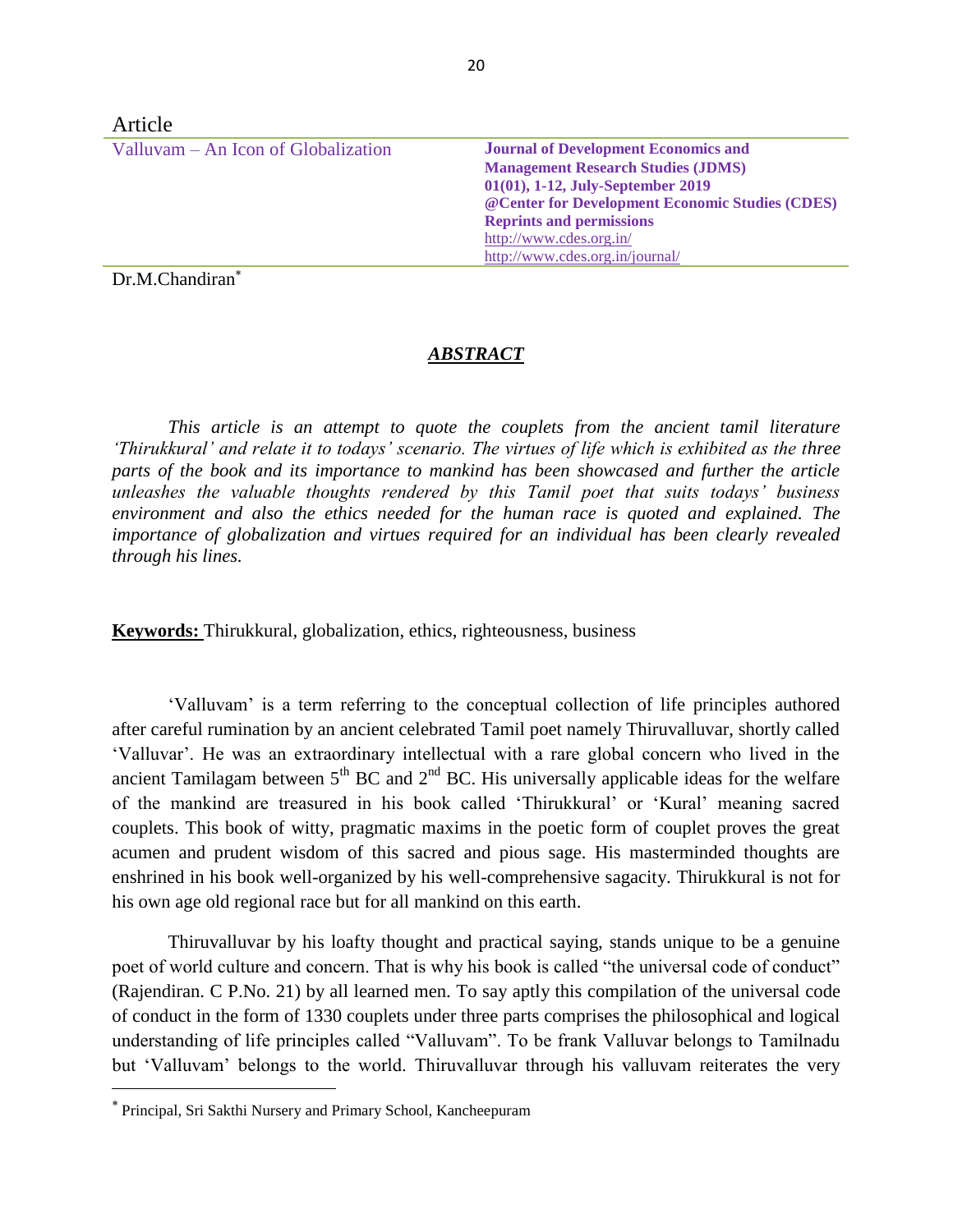famous quotes of a Tamil sangam poet namely Ganiyan Poongundranar proudly. Falling into the same line, to echo universality, everyone in this globe should say we are one. In short Valluvam energies everyone to proclaim that "I am a world citizen and all citizens are my Kith and Kin."

The philosophy of valluvam centres around the most essential virtues of mankind that are very very necessary for a standard universal life. These ideological virtues are global in character irrespective of nation, race and language. This meritorious valluvam, if followed, no doubt, will lead to a single world that "has not been broken up into fragments by narrow domestic walls" (R.N Tagore p. 16). The narrow domestic walls as referred by Tagore in his Gitanjali are the unwanted prejudices like colour, caste, creed  $\&$  language. Valluvam winking at all these prejudices echoes the very basic core concept of globalization that is equality and oneness. Globalization in modern trend is a process of interaction and integration among people, companies and government by which the people of the world are incorporated into a single world society. [Martin Albrow and Elizabeth King]. As a matter of fact valluvam aims at a synchronized homogenous society par excellence. That is why the erudite and elite men called valluvam a book of universal thought.

Valluvam focuses on three important virtues essential for the genuine, common life of mankind throughout the world. They are virtues of righteousness, virtues of wealth and virtues of love. In Tamil, they are termed as Aram, Porul and Inbam.

> 'Aram' means right way of living, 'Porul' means right way of earning, 'Inbam' means right way of enjoying.

The righteousness of life requires three important virtues namely virtue of spirituality, virtue of charity and virtue of love. By strictly following these virtues, Valluvam emphasizes, the integrity of mankind and peace in society that can be restored, by universal thought, Spirituality, charity and love are basic cultural values of the world. Spirituality on non-religious terms is based on righteousness that is intrinsic, charity is based on materialism which is extrinsic and love is based on tenderness, affection and vitality which is both intrinsic and extrinsic. As rightly extolled by G.U. Pope Valluvam is a compilation of perfection clarity and unity and hence. it is an "echo of the Sermon on the Mount." and the person who compiled it is "a bard of universal man" (Rajaram M, 2015).

Virtues related to righteousness (i.e. Aram) are independent of one's surroundings. Righteousness is the morally tuned nature of oneself. It is the purity enhanced in one's character and conduct. This is very essential for the development of kinship among the dispersed mankind globally. The harmonious interconnected relationship among one who gives and one who receives is the output totality of a healthy and wealthy life. For an uncorrupted dealing righteousness is the one and only way to succeed. In this mundane world a person's moral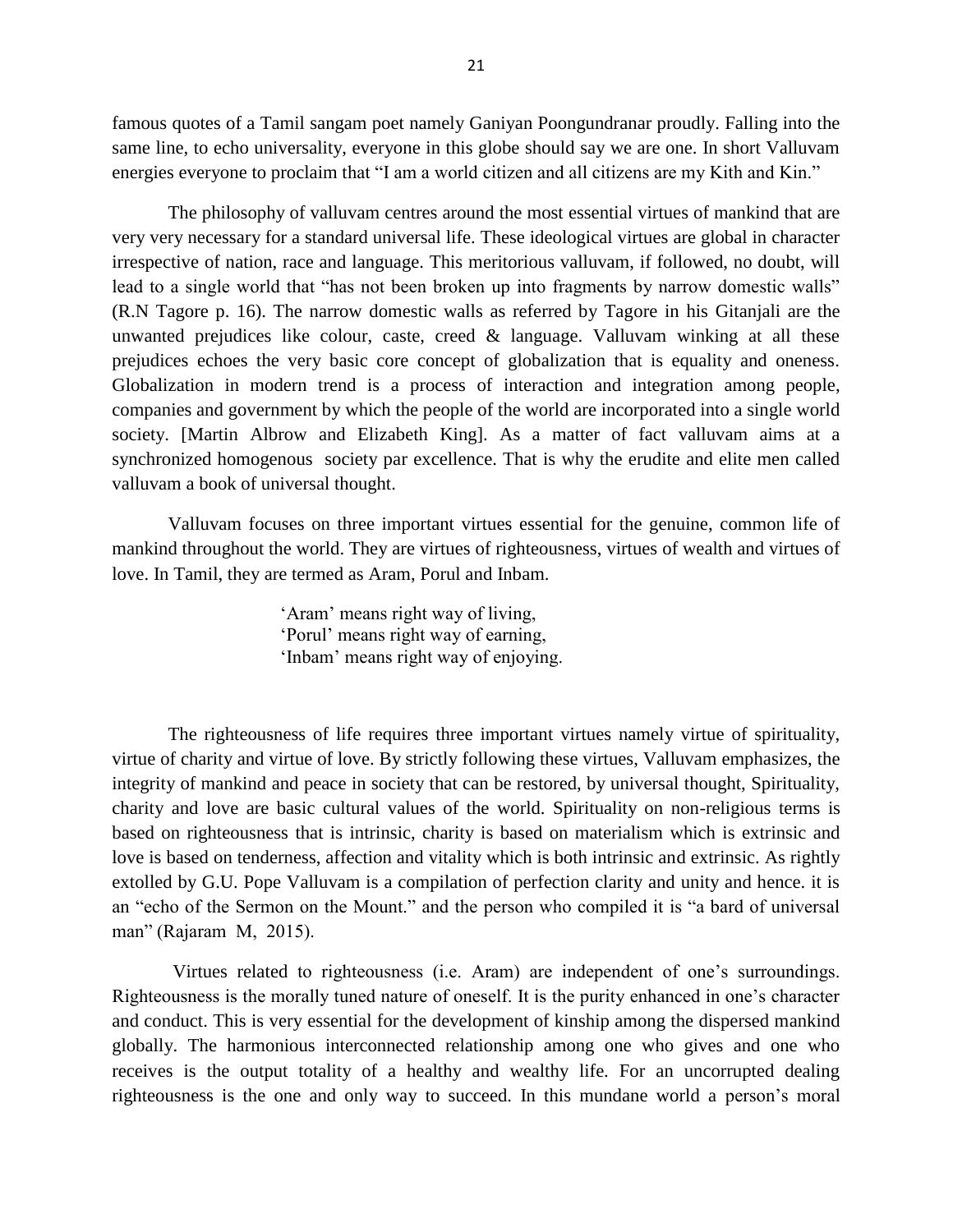conduct or behaviour is solely based on these virutes. In this section of Valluvam it is emphasized how one's intrinsic values of life will be universally accepted and applauded.

Virutes of wealth are dependent of the surroundings of oneself and hence they are extrinsic. Extrinsic values may depend on the economy and earning principles. As occupation, business, commerce, and their total values are decided by the public, government and traders certain universally accepted traits are essential to ease the interrelativeness. These traits with objectivity are auxiliary in supporting the virtues of righteousness.

The third part containing virtues of love are both intrinsic and extrinsic that leads one for a contended life. The love portrayed by valluvam is not only for conjugal bliss but also for universal appeal. Valluvam portrays a love that is

> "bigger than earth, certainly higher than the sky, more unfathomable than the waters (A.K. Ramanujan, P No. 5)

Thus Valluvam portrays "the love which not Time's fool "(William Shakespeare, Sonnet 116)". These three important facets of mankind are very very basic for that global interaction and integration for all times.

To speak frankly, globalization is acknowledged in the extension of social relations across world space. To seek and achieve such smooth, conducive social atmosphere among companies and governments, at the outset, one necessarily needs a challenging timid behaviour to be exhibited among relations across various boundaries. It is the timely need of the world and the order of the day now to give a rereading to Valluvam because the present world is purely materialistic world going beyond control minding only the production of tools, gadgets and vicious things. This frosty materialistic life is a cry on the modern society's shoulder of the globalization. Globalization in the present international commercial context refers to trade and economy only. Hence it emphasizes purely the physical, material domination and denomination and concentrates on the pursuing success in achieving it fully. But interaction and integration are two important strategic and practical hubs around which the spirit of the life resolves. To give a satisfactory resolution and a global revolution it is necessary for the society to inculcate the virtues portrayed by Valluvam that stand very bright before the mankind supporting him to ease the wheel of humanity with harmony.

In this international business world, products of various materials are mobilized interconnectedly by various business magnets throughout the world and thereby the modern commerce flourishes in leaps and bounds. This is the positive aspect of globalization on oneside. On the other side globalization unleashes inequality and injustice negative in human life causing many problems like differentiation in thought and action. In todays reality rivalry, enmity, hatred and difference of opinion are the outgrowth of negativity that lurks in the commercial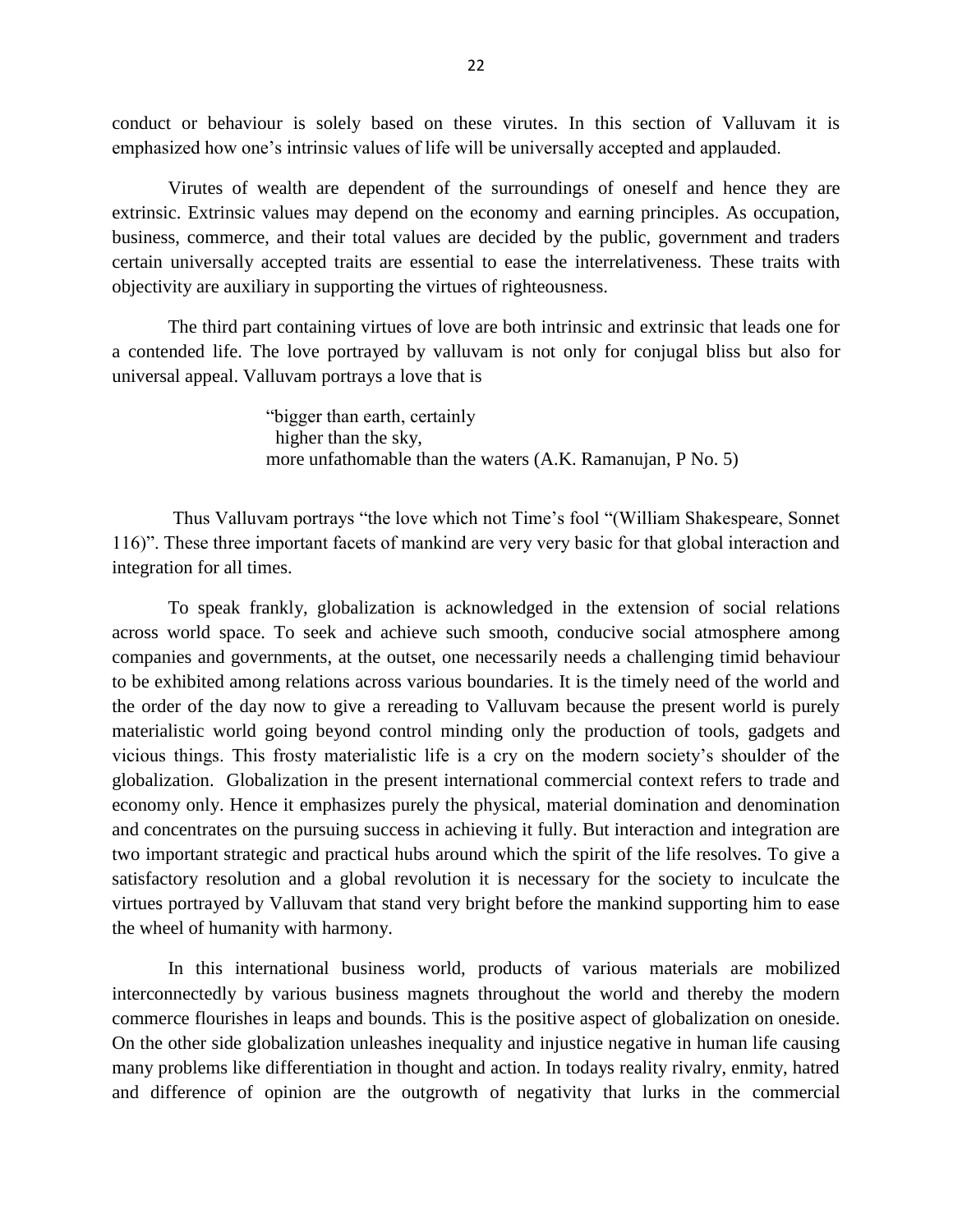globalization. Differentiation of mankind in their origin and survival is based on their language, colour, creed and gender. They form a collection of psychological divisive forces of mankind. Infact man is still with vehement animalistic qualities in pursuing life goals and to win his supremacy. He has shrunk the world by his modern innovations. Time and space are in the pocket of the modern man by his advanced gadgets. The highly sophisticated tools of transportation and communication open up not only the brighter side of life but also the darker side of it. He has advanced innovations to prove his mettle, talent and options. Man is pursuing the game of life with more velocity and vigour. All these lead to disparity causing dichotomy and disorder in the common life of man.

On one side modern globalization unite the individuals freely. On the other hand it disunities the far off countries of the world. Now in the present global scenario opponents of globalization argue that there is unequal power and respect in terms of international trade between the developed and underdeveloped countries of the world. (Juris, Jeffrey. s (2000) p.2)

 It is in this context that the nucleus of Valluvam will play a vital role in globalizing everyone's thought economically, politically and culturally. Actually the projection of a single world society is the prime aim of valluvam. Valluvam, since its birth, has been portraying the Utopian ideals in the day to day life of human beings. The quintessence of valluvam aims at a global harmony even before the advent of our present modern era. Alexander Piatigorsky ranks valluvam as the best one of its kind "not only to the great artistic merits of the work but also to the lofly humane ideas permeating it which are equally precious to the people all over the world of all periods and countries" (Rajaram M, 2009).

 Many studies, estimations, commentaries were made on valluvam which is a proof to the excellence of its universality. Enchanted by its practical life orientation in couplets G.U. Pope gave his golden touch to it. His prosodie couplets enshrined the pure essence of valluvam as it should be in his English translation.

Valluvam as a whole hones on the concept of righteousness as an essential trait of ethics for human life. It says the universal truth pungently and sharply as follows:

> "Tis virtue when his footsteps sliding not through en wrath, Last, evil, speech – these four, man onwards moves in ordered path."

> > (G.U.Pope trans. 35)

The meaning of this couplet is "Righteousness rests on the honest attempt of removing four flaws of life namely envy, desire, anger and harsh words. In the multifaceted globalized world, the honesty is the dire necessity of a modern life.

The ethics propounded by valluvam are eminently practical and universal. Its concern is primarily to a world of all of us. It is realistic in its approach to human life (APJ. Abdul Kalam).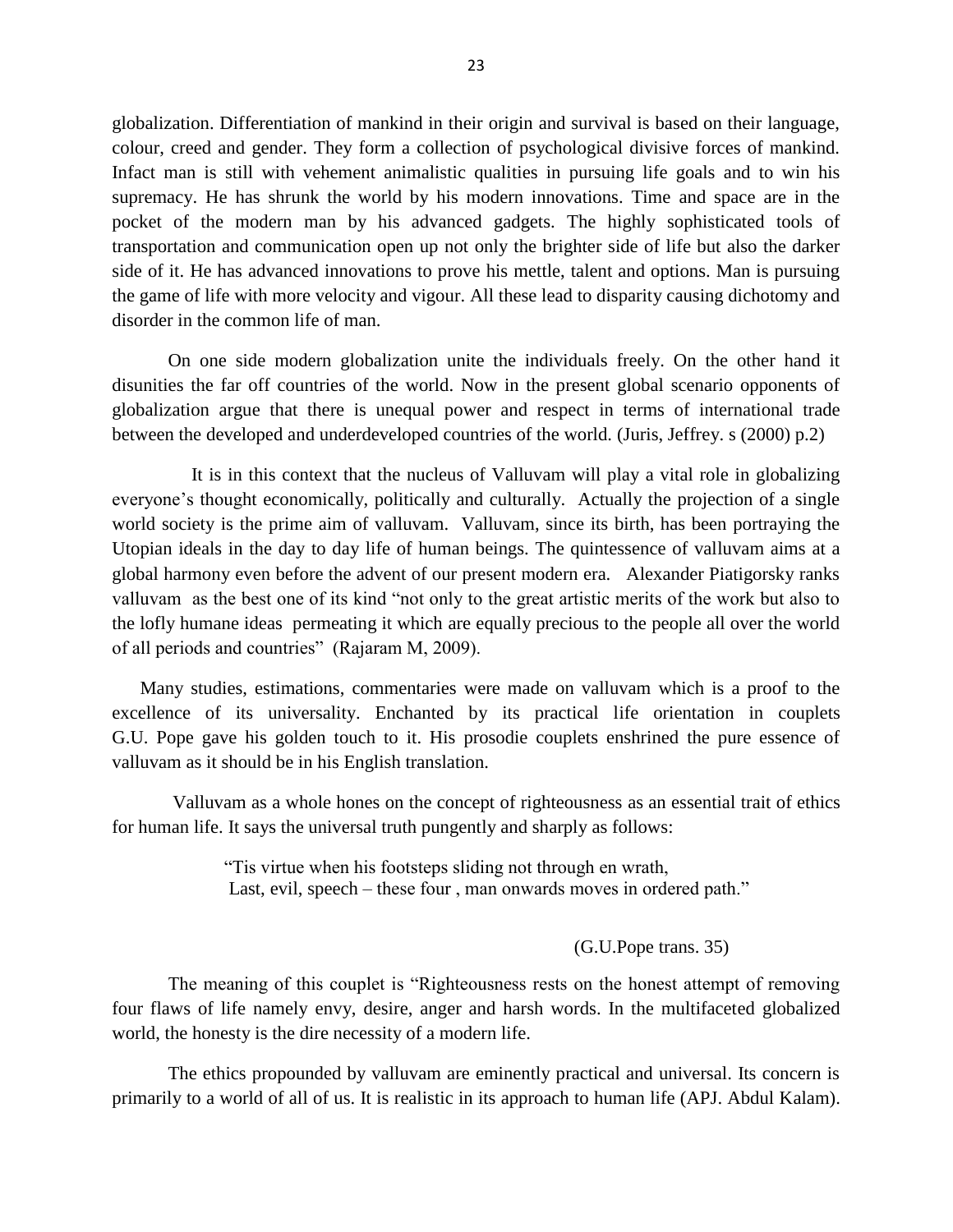Ethical behaviour is an essential trait to the trending universal trade, commerce and globalization. In the corporate world of today many negative words related to dishonestly, lack of integrity and unethical practices have gained entry into every walk of life. Today there is misappropriation, fraud, embezzlement, swindle, scams, doping, trafficking and cheating everywhere. Valluvar as a sagacious practical ascetic anticipated 20 centuries before that business people and business houses would become greedy and that would result in complications of business practices, introduction of unethical practices and negative consequences to business and societies. Valluvam speaks a lot about this fraudulent cosmos indirectly and putforths its effects for straightening the characteristic of a business by emphasizing the righteousness required.

Valluvam reiterates Ganthi's proverbial saying that wealth without work is sin. It says,

 Like sweet milk soured because in filthy vessel poured Is ample wealth in churlish man's unopened coffers stored.

(G.U.Pope trans. 1000)

 Valluvam staunchly believes on the action and not on mere words. Interaction between nations, corporate companies and governments is a prerequisite of the fortification of the interrelationship in the international trade, commerce and business. In that one must use the sophisticated techniques both in action and words to ease the execution. Above all there should be a justification in the fair business for which valluvam advocate the businessmen. "To stand like balance-rod that level hangs and rightly weighs" (G.U. Pope trans. 118). Further he identifies a good trader as one "Who guards another's interest as his own." (G.U. Pope trans. 120).

Valluvam talks on the very basic tenets of a healthy and wealthy life of mankind. Firstly it talks about the well-being of the mind. The betterment of one's mind in the world depends upon the good energy diverted towards the beauty of the mind. He says that a lotus plant raises according to the water level and the dignity of men also raises according to the mind.

> "With rising flood the rising lotus flower its stem unwinds, The dignity of men is measured by their mind." (G.U.Pope trans. 595 )

This good essence of Valluvam will teach the people to accept and accede to the dignity of men in all spheres. To achieve a good globalization dignity of men will be the right key to unlock the measureless energy among humankind. Of course in the present globalization the famous traders should understand this concept to strengthen interdependency of political, personal, cultural and economic factors. By dignity men will improve the global justice which will lead to fair trade. Such dignified men in the world today have joined their hands to establish a movement called "movement of movements" that advocate fair trade rules and perceive current institutions of global economic integration as problem.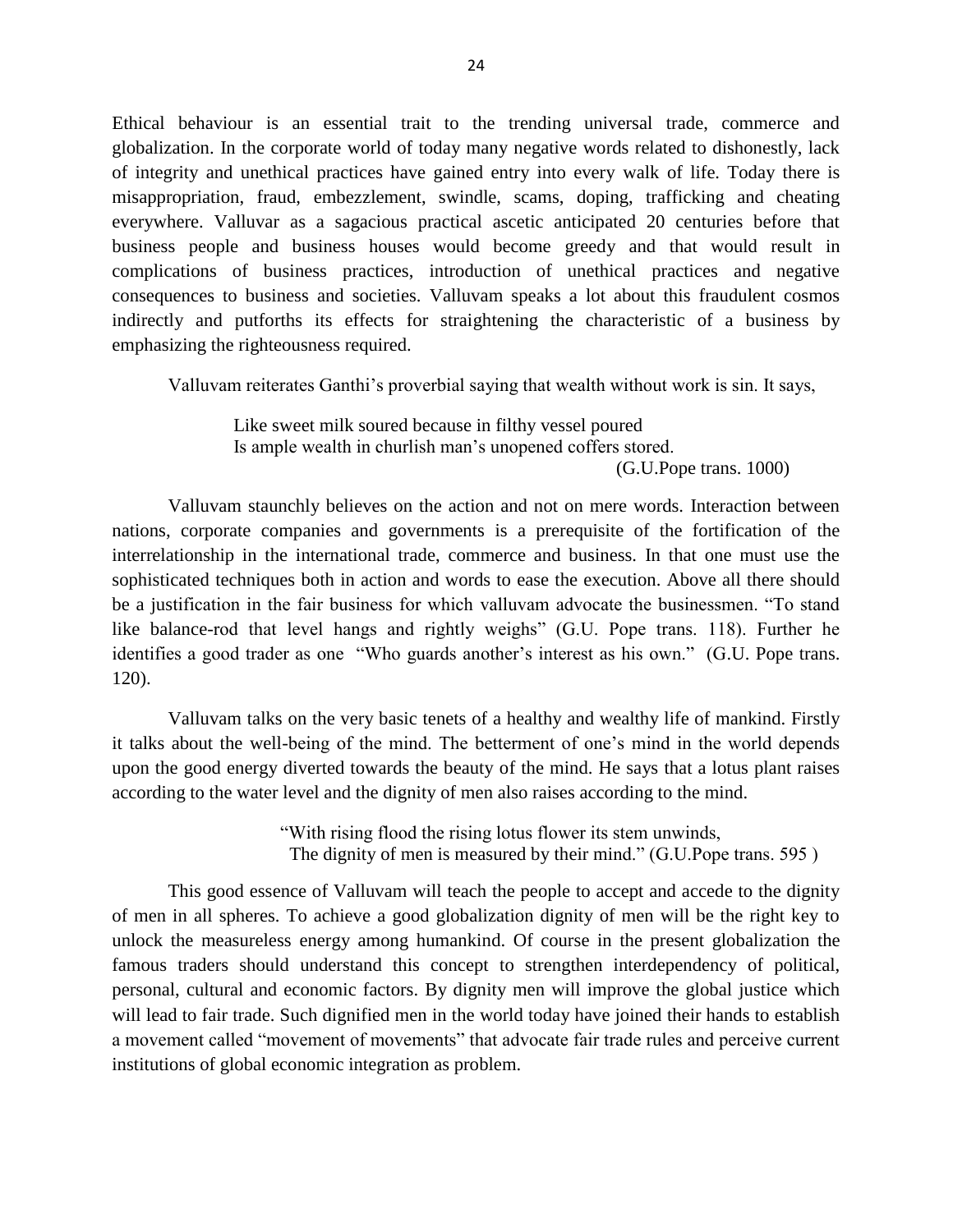Valluvam expounds on the strategies to be developed for a better globalization. Today the modern world is a world of competition, enmity, threat and restlessness. Due to economic flow, transaction and greedy possession of wealth, countries wage war unnecessarily against the naturally resourceful countries to plunder their natural abundant wealth. To quote an example gas, petrol, diesel and the related products are highly wanted commodities in the market today. But super powers want to rule over them and produce a globalized utilization of these sources. For this there comes a tussle in which a lot of damage to the wealth and the people is caused. Valluvam views this kind of activity on cultural plane and says that if one is properly cultured and trained well in polity, he may change even the foe into a friend. Infact a friendly world is the true essence of globalization.

> The world secure on his dexterity depends, Whose worthy rule can change his foes to friends. (G.U.Pope trans. 874)

This tactics is highly essential today for mobilizing effective globalization in the world. This is what ideologically aimed and sought by international human rights organization like Redcross, Equality now, common wealth Human Rights Initiative and Human rights without Frontier and so on.

Valluvam vividly portrays the importance of agriculture in this globalized world. Many outstanding trade companies like Amazon, Flipkart, Reliance and so many have taken their strong roots throughout the world to market their products especially consumable commodities. The International fund flows to different direction and International economy makes surplus production of food and franchising its cultural foods thought the world. Agriculture is the main source of food supply connected with food culture.

Agriculture is the key stone of all life activities in the world. In the economic globalization food plays a vital role and a cultural diffusion among people of various races takes place only because of food culture. Agriculture is the main spring board on which the world commerce revolves for the standardized life norms. The whole world should nurture and safeguard the spokes of the wheels of agriculture in a matchless way. Promising of farmers Valluvar extols"Howe'er they roam, the world must follow still the plougher's team." (G.U.Pope trans. 1031) Further Valluvam glorifies them saying "The ploughers are the linch-pin of the world." (G.U.Pope trans. 1032) Valluvam finally eulogizes the greatness of agriculturist saying "Who ploughing eat their food, they truly live. The rest to others bend subservient, eating what they give" (G.U.Pope trans. 1033).

Today in the globalized world the present situation is highly warranting. Religion as a major factor of divisive force has taken gigantic shapes in manifold ways. It leads to genocide, massacre and race extermination. There is discrimination between the haves and havenots. Ethnic groups clash with each other and there is no peace and order in this global, social and political mileu. What is the use of material globalization without peace and order. Materialistic world only will not bring happiness to the mass. Thought of nobility and equality is the one and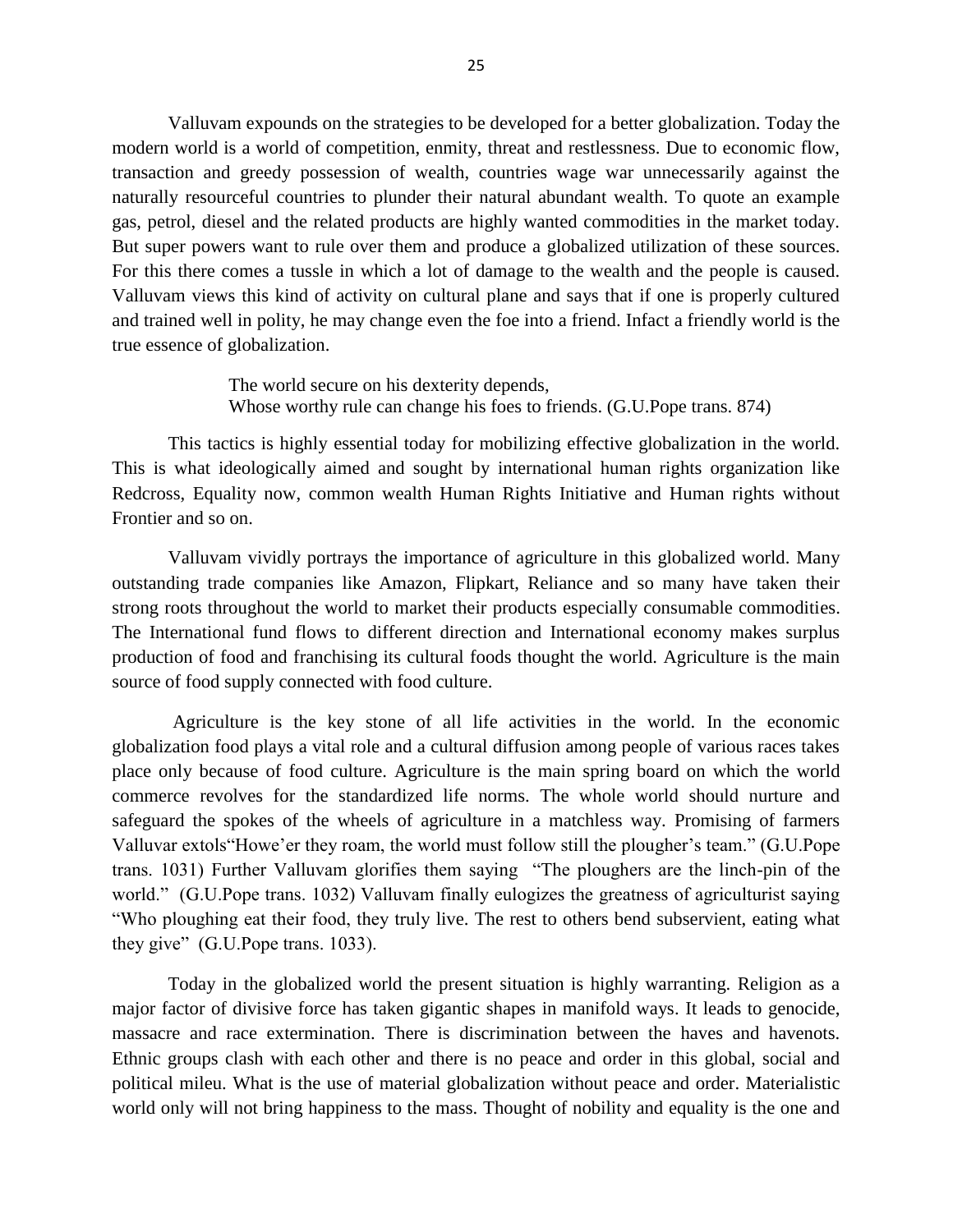only resort for achieving a peaceful atmosphere and a global village for which 'Valluvam' is the right therapeutic medicine to bring tranquility, peace, happiness and completeness.

The war of Vietnam, War in Indonesia, war in Cylon have highlighted the truth that understanding cultural identities are biased and still the proper globalization is yet to be achieved ethically and humanely. Valluvam emphasizes that "by birth all are one and the same equally. But it is their occupation that makes them different. It propitiates that

Specialty in one's existence is based on one's diversity in work and not by birth. So the philosophy of Valluvam says,

> "All men that live are one in circumstances of birth" Diversities of works give each his special worth.

> > (G.U.Pope trans. 972)

This brings out a truth that equality is the corner stone of globalization economically, culturally and politically.

Wealth and education decide the economic globalization. A perfect globalization will be brought by education. So Valluvam expounds the greatness of education saying

"The learned make each land their own, in every city find a home."

(G.U.Pope trans. 397)

"Their joy is joy of all the world."

(G.U.Pope trans. 399)

What a great visionary Valluvar is! His motif behind his aphoristic couplets is to destroy the hegemonic economic growth and to restore a globe where

> "Love, modesty, beneficence, benignant grace With truth "serve as pillars of perfect virtue's resting place. (G.U.Pope trans. 983)

Valluvam speaks on secular ethics. It expounds a universal, moral and practical attitude towards life. Valluvam decries butchery, debauchery, terrorism, evil friendship gambling, baseness in a quite realistic way for universal appeal. These deteriorating facets of life will never allow healthy globalization. Hence this is the right time to revaluate the essence of Valluvam to infuse into the cross cultural ethics because cultural globalization involves the formation of shared norms and knowledge with which people associate their individual and cultural identities. (James Paul, 2006). To imbibe Valluvam and to inculcate the virtues it portrays, the world should come forward now to resource it as a global treasure which is an icon of globalization. Otherwise the whole world will witness the 'Hollow men of" T.S. Eliot everywhere.